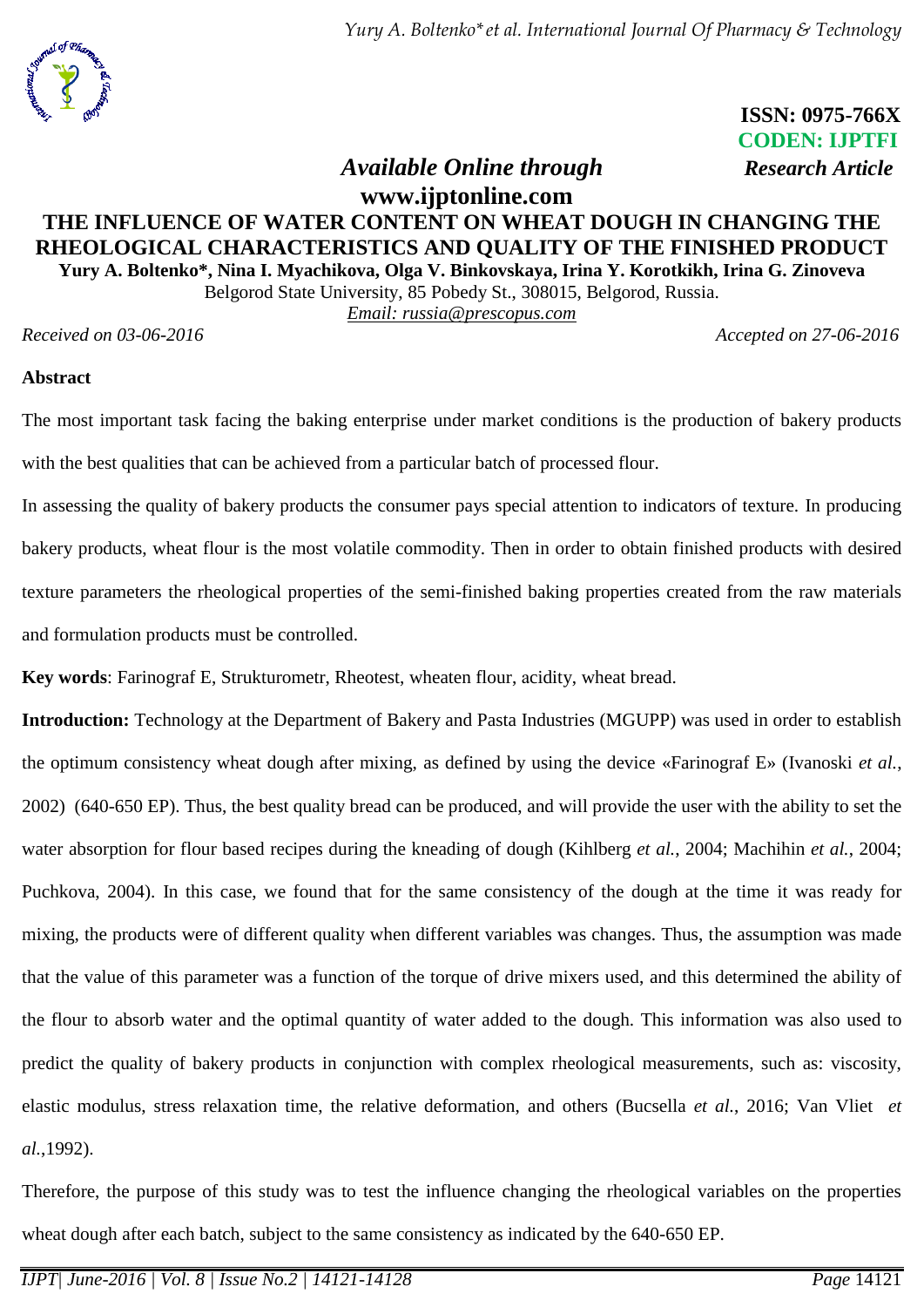*Yury A. Boltenko\*et al. International Journal Of Pharmacy & Technology* **Data and Methods:** Research was carried out using the following three instruments for measuring the qualities of the wheat dough:

- The «Before Corder DCE-330» (Fig. 1a), which determines the changes in the consistency of dough during kneading, setting the time it is ready for baking, and adjusting the amount of mechanical energy expended during tests (Maximov, 2004; Oke *et al.*, 2013; Puchkova, 2004);

- The «Strukturometr ST-2M» (see Fig. 1b), which determines the complex rheology of the wheat dough after mixing;

- The discometer «Rheotest 2.1» (see Fig. 1c), which determines the effective viscosity of wheat dough after mixing (Maximov, 2004).



**Figure 1. A picture of the DCE-330(a), CT-2 (b), Rheotest 2.1 (c)**

**Results:** Studies were performed using three samples of wheat flour and their baking properties which are listed in Table 1. The dough is prepared by using the compounding method except for the sourdough sliced loaf (Puchkova, 2004). The consistency of the changed (Oke *et al.*, 2013) by 50 EP as the dough was kneaded due to the addition of water, so that the moment the bread dough was ready over the range from 540 to 740 EP. The optimal consistency was in the middle of this range.

Figure 2 shows a family of curves for wheat dough consistency during mixing with varying water content (Oke *et al.*, 2013 ) at the rotation speed of 63ob/min for the mixers.

On the basis of these studies, we found that the increase in water content from 40.5% to 42.8% led to a decrease in the amount of mechanical energy expended producing the dough until ready to 74.0 to 36.5 kJ/kg. The length of time for the dough to be ready decreased from 200 to 120 sec.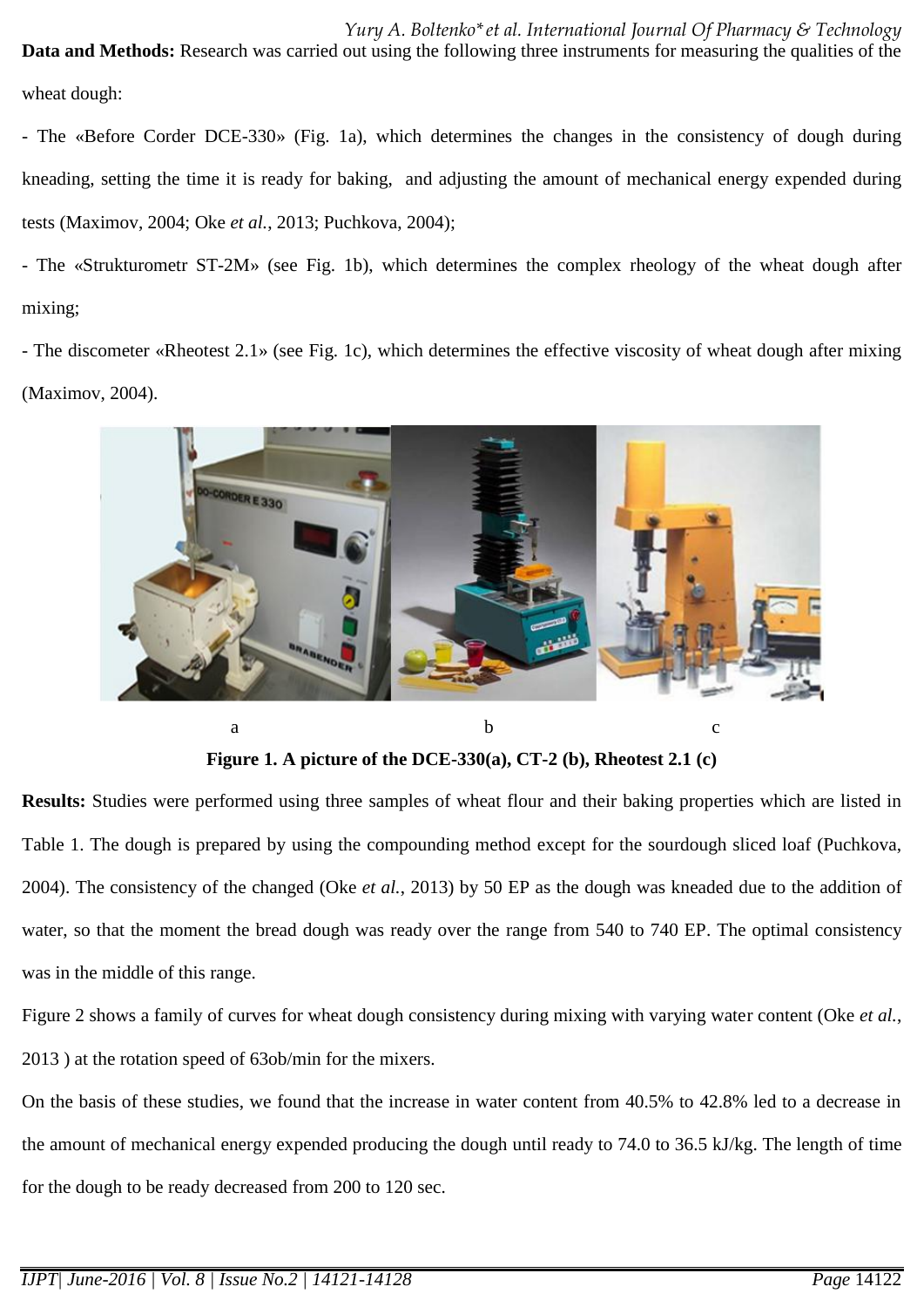

**Figure 2. Family of curves of the test of wheat during mixing with change of content of water at a rotation speed 63ob/min.**

**Table 1: Indicators of quality of wheat flour.**

|                                                           | The value of indicators |          |          |  |
|-----------------------------------------------------------|-------------------------|----------|----------|--|
| The name of indicators                                    | Sample                  | Sample   | Sample   |  |
|                                                           | number 1                | number 2 | number 3 |  |
| Moisture, %                                               | 13.6                    | 13.0     | 12.0     |  |
| Acidity, degrees                                          | 2.5                     | 2.6      | 2.1      |  |
| Content of wet gluten, %                                  | 30                      | 28       | 27       |  |
| The total deformation of gluten, units of the device, IDK | 63                      | 53       | 59       |  |
| White flour, units of the device «Blik-R3»                | 55                      | 55       | 54       |  |
| Falling number, c                                         | 240                     | 340      | 370      |  |

The determination of the rheological characteristics for wheat dough after [3] kneading was carried out was modeled mathematically as an exponential curve for the relaxation of mechanical stress (Fig. 3) using a cylindrical indenter. The cylindrical indenter was introduced to the dough under the following loading conditions (Alekseev *et al.*, 2012;

Kosoy, 2005):

- effort touch ( $Ft = 5$  g);
- strain rate ( $Vr = 1$  mm / s);
- depth of indentation in the sample test (hi =  $5 \text{ mm}$ );
- duration of stabilization of the depth of penetration (tst = 120 s) (Maximov, 2004).



**Figure 3. Changing the effort of loading on the indenter during the relaxation of stresses in wheat dough.**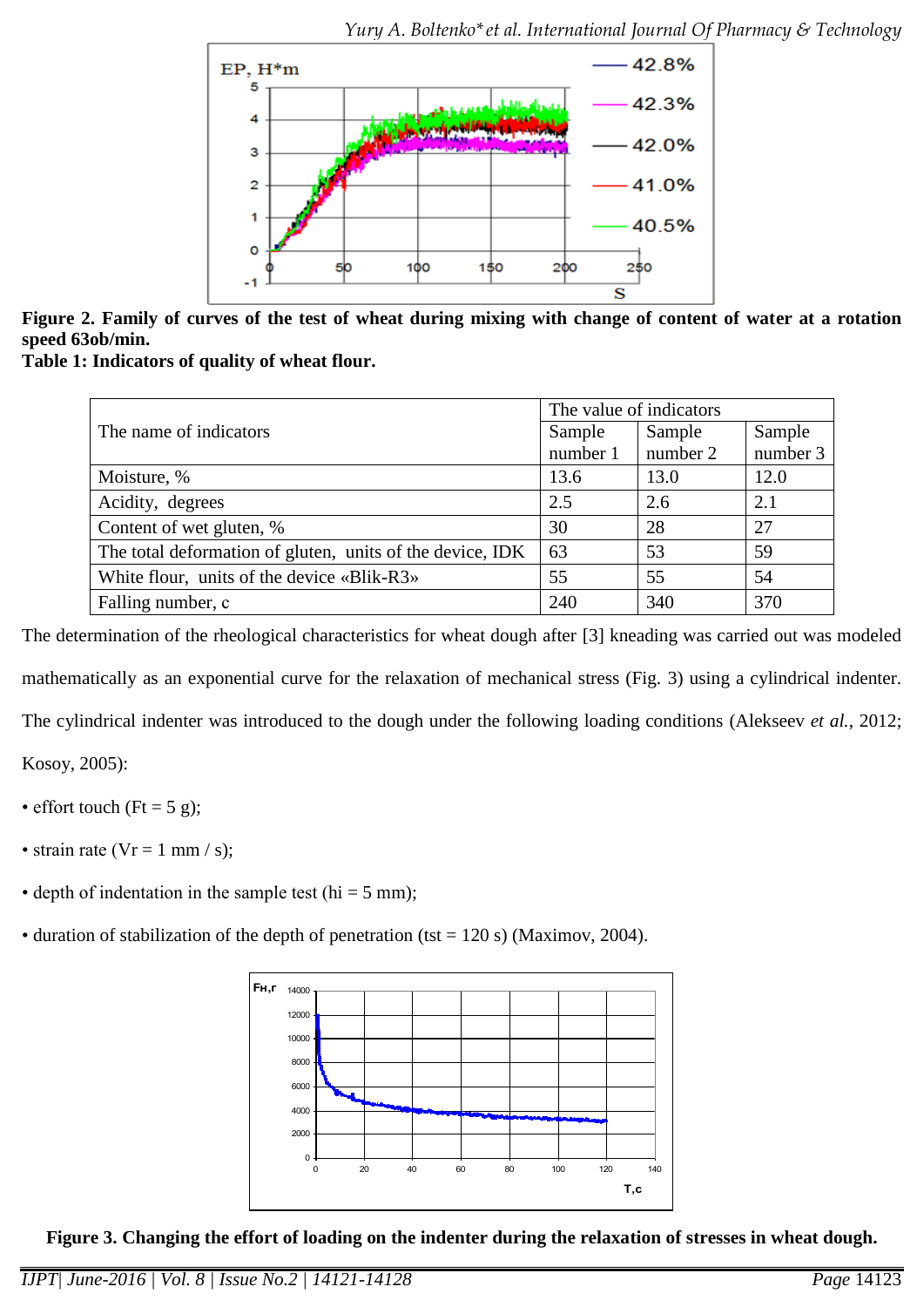the following model below [\(Létang](http://www.sciencedirect.com/science/article/pii/S0260877499000825) *et al.*, 1999; Maximov, 2004):

$$
\frac{\sigma}{\sigma_{\max}} = K_1 \times \exp(-\lambda_1 \tau_1) + K_2 \times \exp(\lambda_2 \tau_2) + K_3
$$
\n(1)  
\n
$$
K_1 + K_2 + K_3 = 1
$$
\n(1a)

where the percentage of the relaxation time was represented by;

 $K_I$  – the rapid relaxation of the stress;

 $K_2$  – the long-term stress relaxation;

 $K_3$  – the residual stress;

and  $\lambda_1$ ,  $\lambda_2$  – are the rate of instantaneous and long-term relaxation of mechanical stresses (s<sup>-1</sup>), repectively, and;

*τ* – the current time (Kuznetsov *et al.*, 2005).

According to the rheological model presented in Eq. (1) (Kosoy, 2005), the rapid loading mechanical stress tests are divided into three parts. Two parts  $(K_1$  and  $K_2$ ) are the shorter term relaxation. One of them  $(K_1)$  decays almost instantly (the period of relaxation is in the range 3 sec.) and the second term  $(K_2)$  for a longer time or on the order of tens of seconds. The third part  $(K_3)$  remains unchanged. The relaxation of the third part  $(K_3)$  characterizes the pliability of the material deformation, its plasticity. Thus, residual stress characterizes the strength of the material.

If we take the initial load of a unit, then the test results can be represented as a triangular diagram containing three samples; a – wheat dough, b – crumb loaf and  $c$  – Pasta (Fig. 4).



**Figure 4. Determination of the structural-mechanical type of the material.**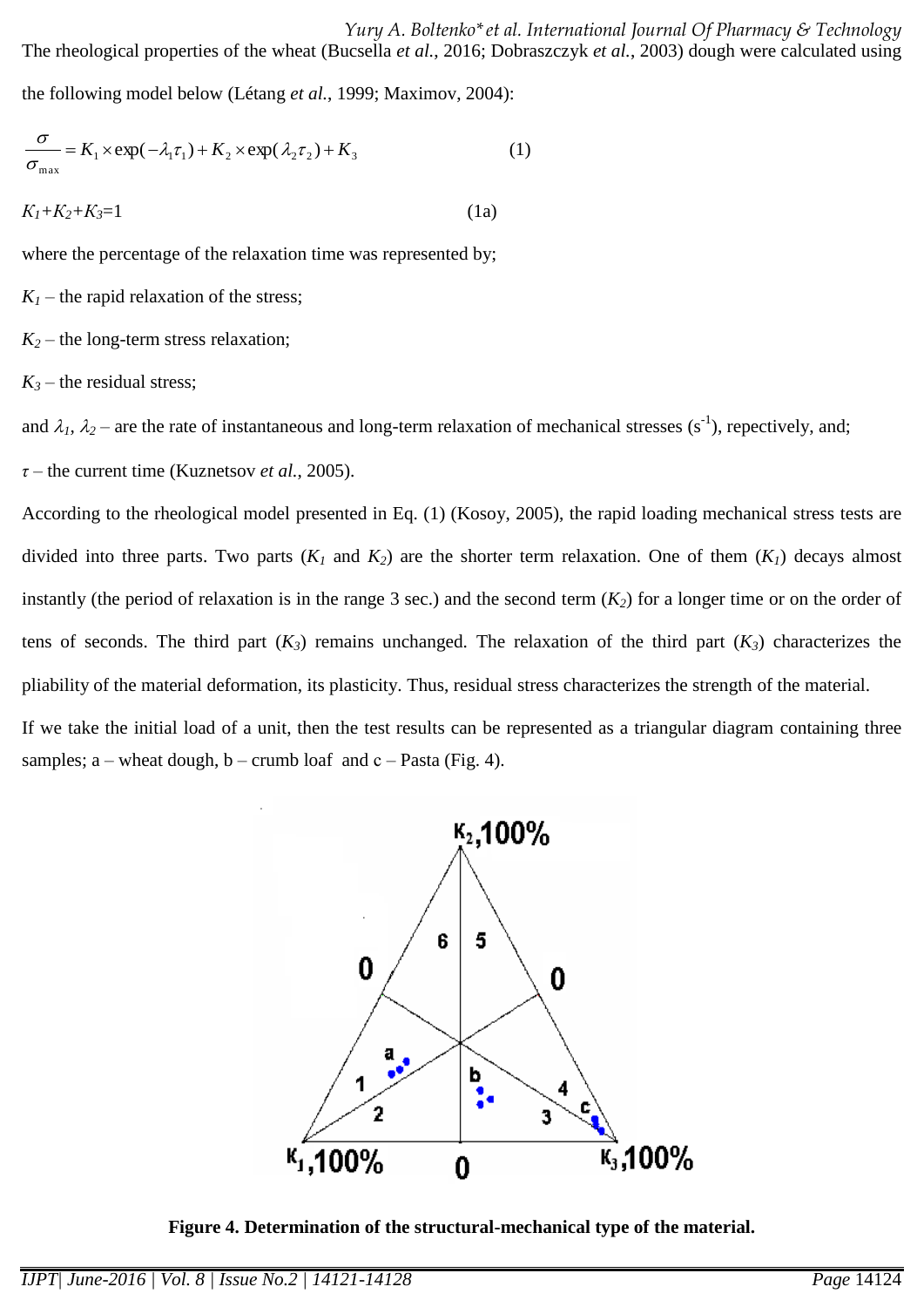*Yury A. Boltenko\*et al. International Journal Of Pharmacy & Technology* In the diagram above,  $K_l$  represents rapidly relaxing tension,  $K_2$  share slowly relaxing, and  $K_3$  – the proportion of residual stresses. Digits denote the area of the diagram defining the structural and mechanical type of material. Point position on a chart allows us to assign the material under study to a particular structural mechanical type. Thus, regions 1 and 2 show high viscosity and plasticity of the materials, 3 and 4 are the elastic-plastic properties of 5 and 6 of the relatively high strength and hardness of the material.

The effective viscosity of wheat dough after mixing was determined using the instrument «REOTEST 2.1» in accord with the procedure described in laboratory practicum (Maximov, 2004; Machihin *et al.*, 2004).

Changing the rheological characteristics of wheat dough, depending on its consistency, was simulated by adding different amounts of water. The results are presented in Table 2.

**Table 2: Changing the rheological character of wheat dough after mixing in water depending on its consistency.**

| Indicators                                 | Values of indicators at different humidity test |       |       |       |       |
|--------------------------------------------|-------------------------------------------------|-------|-------|-------|-------|
|                                            | 40.5%                                           | 40.8% | 41.3% | 41.8% | 42.1% |
| The consistency of the test units. Ave     |                                                 |       |       |       |       |
| Farinograf, EP                             | 740                                             | 690   | 640   | 590   | 540   |
| Effective viscosity of the dough, Pa $*$ s | 1916                                            | 1429  | 1197  | 856   | 1024  |
| The share of fast stress relaxation, $K_I$ | 0.54                                            | 0.49  | 0.57  | 0.60  | 0.59  |
| Proportion of slow relaxation<br>-ofi      |                                                 |       |       |       |       |
| tension, $K_2$                             | 0.27                                            | 0.28  | 0.25  | 0.23  | 0.24  |
| Fraction of residual stresses $K_3$        | 0.19                                            | 0.23  | 0.18  | 0.17  | 0.59  |
| velocity<br>of<br>Instantaneous<br>stress  |                                                 |       |       |       |       |
| relaxation $\lambda_1$ , s <sup>-1</sup>   | 0.479                                           | 0.525 | 0.571 | 0.663 | 0.636 |
| The rate of long-term stress relaxation    |                                                 |       |       |       |       |
| $\lambda_2$ , s <sup>-1</sup>              | 0.033                                           | 0.034 | 0.036 | 0.040 | 0.038 |
| Compressive, Ауд, kJ/kg                    | 74.0                                            | 46.7  | 52.8  | 31.8  | 36.5  |

After the laboratory baking test, we confirmed that the best indicator of bread quality was at a texture 640 EP (Table

3).

## **Table 3: The effect of dough consistency on the sliced loaf quality (sample of wheat flour VS № 1).**

| The<br>$\circ$ f<br>consistency<br>dough, EP. | Specific<br>volume;<br>$\sin^3/g$ | Porosity; % | Kroshkovatost; % |
|-----------------------------------------------|-----------------------------------|-------------|------------------|
| 540                                           | 3.2                               | 79          | 10.5             |
| 590                                           | 3.6                               | 81          | 10.8             |
| 640                                           | 3.75                              | 82          | 5.0              |
| 690                                           | 4.1                               | 81          | 9.6              |
| 740                                           | 4.2                               | 80          | 9.0              |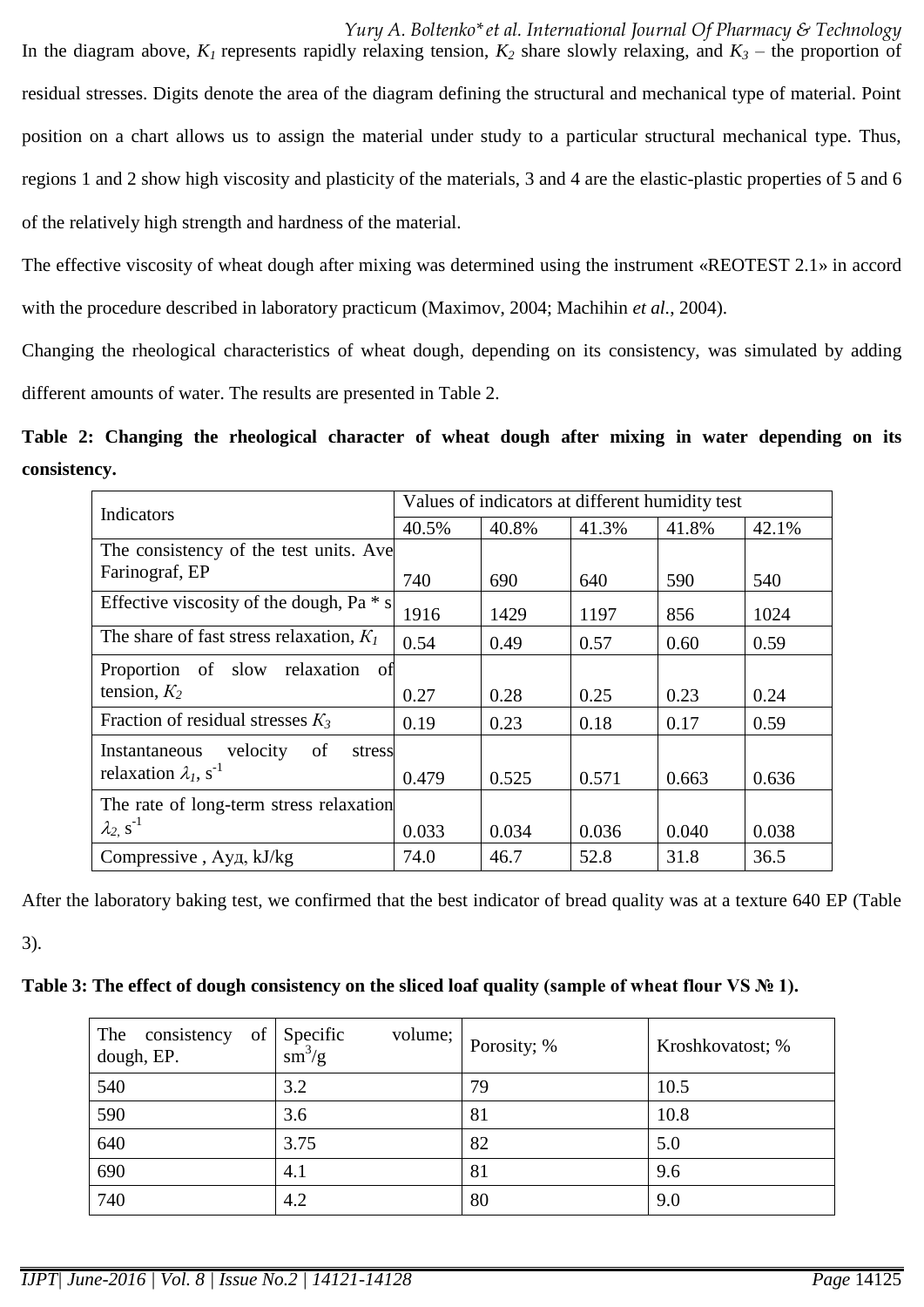rheological characteristics of individual test (see Table 4) and the quality of the loaf sliced (see Table 5).

|                                                     | Table 4: Effect of baking properties of wheat flour (sample number) on the rheological characteristics of |
|-----------------------------------------------------|-----------------------------------------------------------------------------------------------------------|
| wheat dough with the same consistency it $-640$ EP. |                                                                                                           |

| $N_2$          | Designation                                                               | 1 test flour | 2 test flour | 3 test flour     |
|----------------|---------------------------------------------------------------------------|--------------|--------------|------------------|
| $\mathbf{1}$   | Elastic modulus $E_I$ , Pa                                                | 4587         | 3279         | 3325             |
| $\overline{2}$ | Elastic modulus $E_2$ , Pa                                                | 2274         | 7444         | 2015             |
| 3              | Elastic modulus $E_3$ , Pa                                                | 6154         | 2496         | 6477             |
| $\overline{4}$ | The dynamic viscosity $\eta_1$ , Pa *s                                    | 8166         | 1082         | 6347             |
| $\overline{5}$ | The dynamic viscosity $\eta_2$ , Pa $*_{S}$                               | 5781         | 3997         | 6784             |
| 6              | Instantaneous velocity of stress relaxation $\lambda_1$ , s <sup>-1</sup> | 0.5618       | 0.7355       | 0.5242           |
| $\overline{7}$ | The rate of long-term stress relaxation $\lambda_2$ , s <sup>-1</sup>     | 0.0383       | 0.1862       | 0.0301           |
| 8              | Total strain h <sub>ob,</sub> mm                                          | 7.84         | 4.7          | 10.3             |
| 9              | Elastic deformation $h_{up}$ , mm                                         | 3.4          | 2.1          | 4.6              |
| $10\,$         | Plastic deformation h <sub>pl</sub> , mm                                  | 4.4          | 2.6          | 5.7              |
| 11             | Force loading F g                                                         | 482          | 310          | 274              |
| 12             | Kroshkovatost, %                                                          | 5.0          | 15.8         | 9.2              |
| 13             | Sponginess, %                                                             | 82.0         | 85.0         | 84.0             |
| 14             | Specific volume, $\text{sm}^3/\text{g}$                                   | 3.75         | 4.89         | $\overline{3.9}$ |

Based on these data, we found that the wheat dough viscosity due to the gluten content and meaning «falling number», i.e. autolytic activity of flour.

# **Table 5: Effect of baking properties of wheat flour (sample number) to change the rheological and physicochemical characteristics of crumb batten rifled at him the same consistency of the dough – 640 EP.**

| $N_2$          | Designation                               | sample<br>mealp. | 2 sample meal | 3 sample meal |
|----------------|-------------------------------------------|------------------|---------------|---------------|
|                | Elastic modulus $E1$ , Pa                 | 4587             | 3279          | 3325          |
| 2              | Elastic modulus $E_2$ , Pa                | 2274             | 7444          | 2015          |
| 3              | Elastic modulus $E_3$ , Pa                | 6154             | 2496          | 6477          |
| $\overline{4}$ | The dynamic viscosity $\eta_1$ , Pa $*_s$ | 8166             | 1082          | 6347          |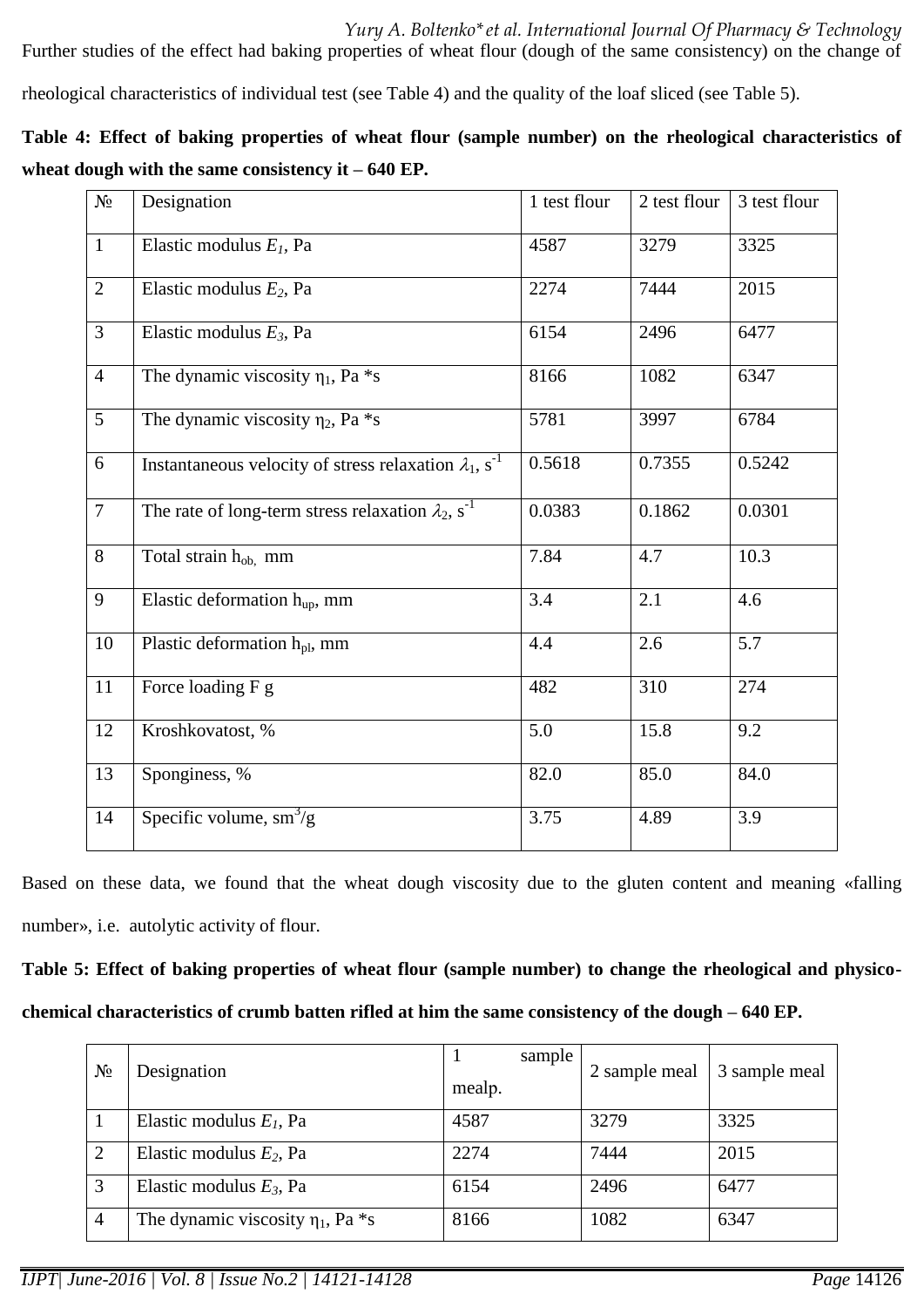|                 |                                           | $1$ ury A. Douchno et al. International journal $\cup$ Friarmacy $\cup$ Tech |        |        |
|-----------------|-------------------------------------------|------------------------------------------------------------------------------|--------|--------|
| $5\overline{)}$ | The dynamic viscosity $\eta_2$ , Pa $*$ s | 5781                                                                         | 3997   | 6784   |
| 6               | velocity<br>Instantaneous<br>of<br>stress |                                                                              |        |        |
|                 | relaxation $\lambda_1$ , s <sup>-1</sup>  | 0.5618                                                                       | 0.7355 | 0.5242 |
| 7               | The rate of long-term stress relaxation   |                                                                              |        |        |
|                 | $\lambda_2$ , s <sup>-1</sup>             | 0.0383                                                                       | 0.1862 | 0.0301 |
| 8               | Total strain h <sub>ob,</sub> mm          | 7.84                                                                         | 4.7    | 10.3   |
| 9               | Elastic deformation $h_{up}$ , mm         | 3.4                                                                          | 2.1    | 4.6    |
| 10              | Plastic deformation $h_{\text{pl}}$ , mm  | 4.4                                                                          | 2.6    | 5.7    |
| 11              | Force loading F g                         | 482                                                                          | 310    | 274    |
| 12              | Kroshkovatost, %                          | 5.0                                                                          | 15.8   | 9.2    |
| 13              | Porosity, %                               | 82.0                                                                         | 85.0   | 84.0   |
| 14              | Specific volume, $\text{sm}^3/\text{g}$   | 3.75                                                                         | 4.89   | 3.9    |

*Yury A. Boltenko\*et al. International Journal Of Pharmacy & Technology*

From the data shown above (Table 5), we concluded that the best physico-chemical and rheological characteristics has a crumb batten rifled a consistency test 640 EP prepared from wheat flour sample number 1, as the crumb of the loaves had the lowest bulk stock.

Thus, on the basis of these studies, we confirmed that the optimum consistency of the texture for wheat dough is 640- 650 EP. This allowed us to determine the ability water absorption by the flour through the baking properties of the wheat dough in recipes, as well as accurately set the quantity of water required for the dough. As a result of the water tests we were able to; calculate the duration of kneading until tender, determine the amount of mechanical energy expended in forming the dough during mixing, and change the rheological characteristics of wheat dough.

The best quality of the finished products were obtained using the integral values of the rheological characteristics as follows; the torque on the drive mixers for the time necessary to knead the dough (640-650 EP), which corresponds to the effective viscosity of the dough (1197 Pa  $*$  s), the values of the immediate and long-term stress relaxation (K<sub>1</sub> – 0.57,  $K_2$  – 0.25) and the proportion of residual stress  $(K_3 - 0.18)$ , and finally, the rate of instantaneous and long-term relaxation of mechanical stresses  $(\lambda_1 - 0.571 \text{ s-1}; \lambda_1 - 0.036 \text{ s-1}).$ 

### **References:**

- 1. Alekseev, G. V., Voronenko, B. A., Lukin, N. I., 2012, "Mathematical Methods in Food Engineering". Publishing "Lan". Date Views 08.02.2016. [http://e.lanbook.com.](http://e.lanbook.com/)
- 2. [Dobraszczyk,](http://www.sciencedirect.com/science/article/pii/S0733521003000596) B.J., [Morgenstern,](http://www.sciencedirect.com/science/article/pii/S0733521003000596) M.P., 2003, "Rheology and the breadmaking process", [Journal](http://www.sciencedirect.com/science/journal/07335210) of Cereal [Science,](http://www.sciencedirect.com/science/journal/07335210) 38(3): 229-245.